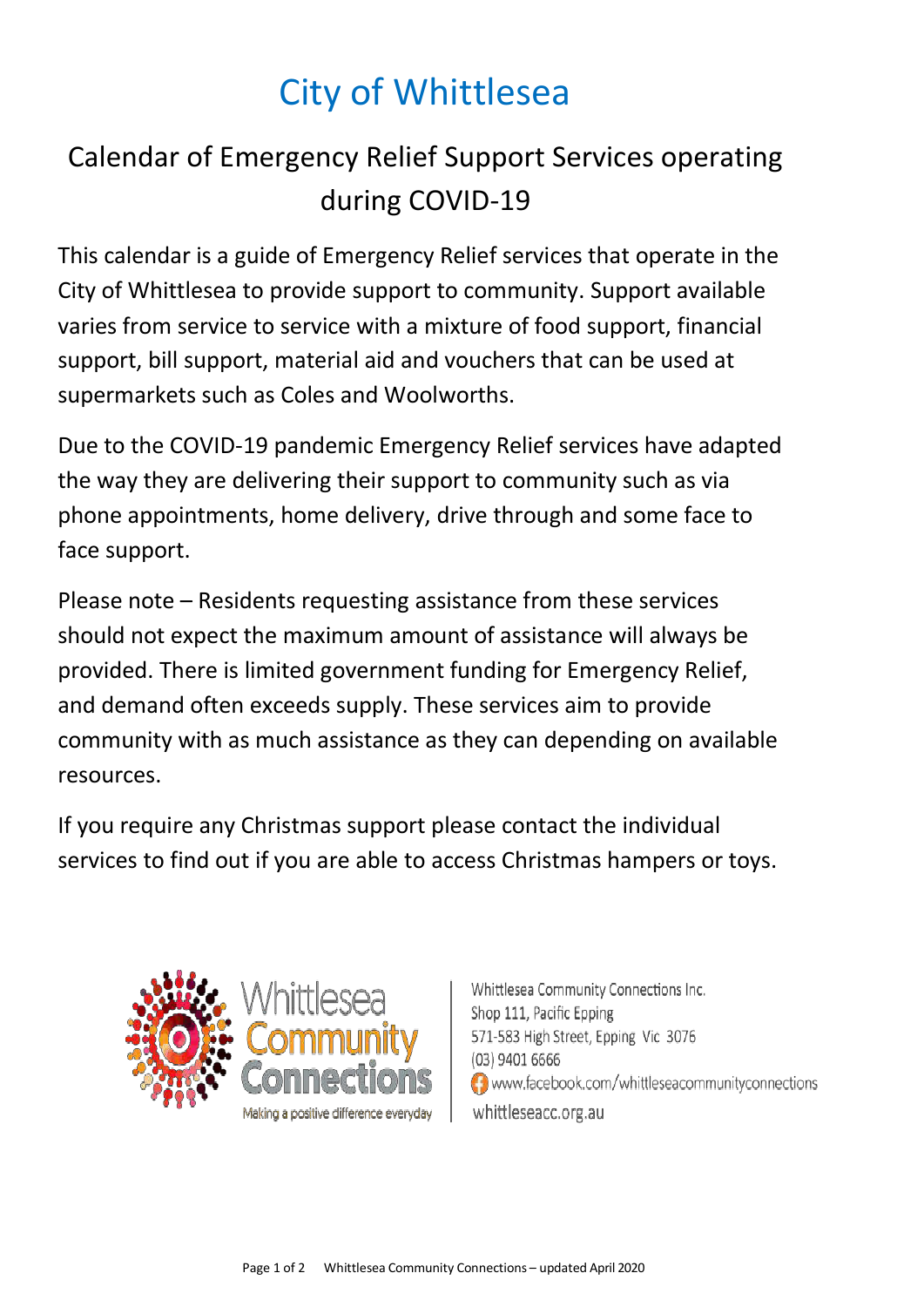| <b>WHITTLESEA COMMUNITY CONNECTIONS</b>                                                                                                                                  | <b>ENCOMPASS CARE VIC</b>                                                                                                                                                |
|--------------------------------------------------------------------------------------------------------------------------------------------------------------------------|--------------------------------------------------------------------------------------------------------------------------------------------------------------------------|
| Phone: 9401 6644                                                                                                                                                         | Phone: 0400 465 207                                                                                                                                                      |
| Hours: 9am - 1pm (Monday - Friday)                                                                                                                                       | Hours: 9am - 1pm (Monday - Friday)                                                                                                                                       |
| Assistance: Food hampers, material aid, financial<br>support & bill support<br>Holiday: Closes 23 <sup>rd</sup> December 2020 - reopens<br>11 <sup>th</sup> January 2021 | Assistance: Food hampers & material aid<br>Holiday: Closes 16 <sup>th</sup> December 2020 -<br>reopens 26 <sup>th</sup> January 2021                                     |
| <b>ST VINCENT DE PAUL</b>                                                                                                                                                | <b>CATHOLIC CARE</b>                                                                                                                                                     |
| Phone: 1800 305 330                                                                                                                                                      | Phone: (03) 8468 1305                                                                                                                                                    |
| Hours: 10am - 3pm (Monday - Friday)                                                                                                                                      | Hours: 9am - 5pm (Monday - Friday)                                                                                                                                       |
| Assistance: Food hampers, material aid, financial<br>support & bill support<br>Holiday: Closes 17 <sup>th</sup> December 2020 - reopens 12 <sup>th</sup><br>January 2021 | Assistance: Food vouchers, material aid, financial<br>support & bill support<br>Holiday: Closes 22 <sup>nd</sup> December 2020 - reopens 4 <sup>th</sup><br>January 2021 |
| <b>INFINITY CHURCH - COMMUNITY MEALS KITCHEN</b>                                                                                                                         | <b>MILL PARK BAPTIST - THE SHAK</b>                                                                                                                                      |
| Phone: 0409 354 633                                                                                                                                                      | Phone: 0400 072 933                                                                                                                                                      |
| Hours: 9am - 3pm (Monday - Friday)                                                                                                                                       | Hours: 9am - 5pm (Monday - Friday)                                                                                                                                       |
| <b>Assistance: Food hampers</b>                                                                                                                                          | Assistance: Meals - (Drive through pick-up)                                                                                                                              |
| Holidays: Closes 22 <sup>nd</sup> December 2020 -                                                                                                                        | Holliday: Closes 19th December 2020 -                                                                                                                                    |
| reopens 5 <sup>th</sup> January 2021                                                                                                                                     | reopens 16 <sup>th</sup> January 2021                                                                                                                                    |
| From 5 <sup>th</sup> January 2021 food hampers                                                                                                                           | The Shak aims to reopen the weekly                                                                                                                                       |
| will stop and the Community Meals                                                                                                                                        | community meals lunch hopefully in                                                                                                                                       |
| Kitchen weekly lunch will resume                                                                                                                                         | January - however this is subject to                                                                                                                                     |
| Hours: 11am - 2pm (Tuesdays)                                                                                                                                             | <b>COVID-19 restrictions.</b>                                                                                                                                            |
|                                                                                                                                                                          |                                                                                                                                                                          |